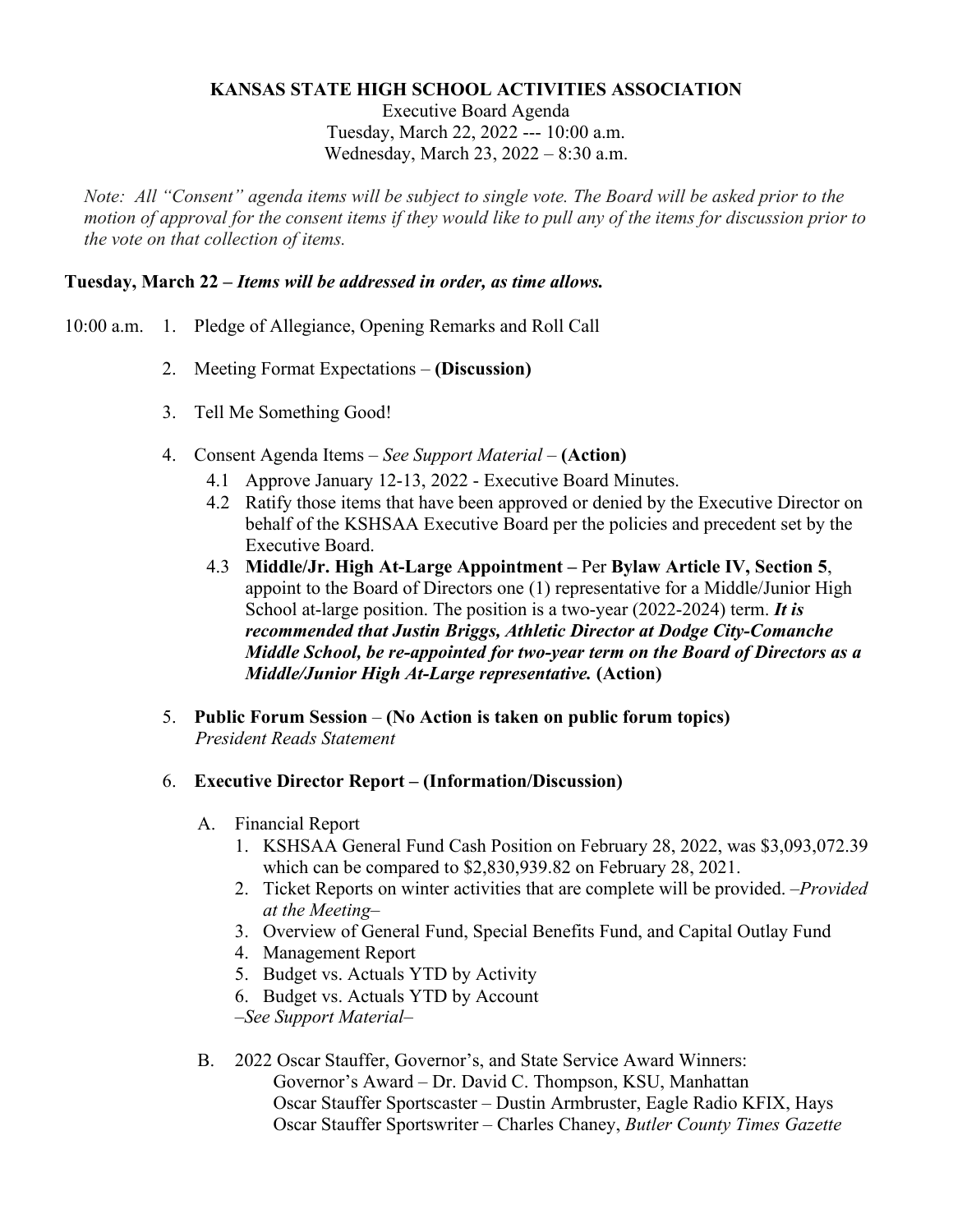- C. KIAAA Conference, March 26-28, 2022, in Mulvane. Administrative staff will attend, provide KSHSAA updates, and engage in learning and networking. A tentative schedule and the roster of discussion items prepared for the KIAAA Classification Forum are attached for your review. Staff will provide KSHSAA points of consideration for these items as a handout at the Exec Board meeting. *–See Support Material–*
- D. Staff Book Study *8 Ways to Support Diversity, Equity, and Inclusion for All*  authors *-* Johnnie Johnson and Dr. Michael E. Webber. *–See Support Material–*
- E. 2022-23 Staff Calendar *–See Support Material–*
- F. Governor's Scholars Program -May 1 at Washburn University *–See Support Material–*
- G. 2021-22 State Champions Report *–See Support Material–*
- H. Hall of Fame Presentation Barry Mellen, Southwestern Heights January 28
- I. Legislative update
	- 1. **HB 2512** The virtual school accreditation bill now contains language from HB 2511 impacting the mandatory reporting responsibility of all KSHSAA staff.
	- 2. **HB 2553 and SB 455.** These two partner bills (House version and Senate version) allow for students to transfer and attend school in any school district in the state.
	- 3. **SB 484 –** The Fairness in Women's Sports Act
	- 4. **HB 2511** was **s**tricken from the legislative calendar by Rule 1507, but portions placed in HB 2512
	- 5. **HB 2659** The bill proposing all schools provide educational/informational material regarding signs and symptoms of cardiac issues for interscholastic
	- 6. **HB 2587 -** This bill requires schools to establish policies and concussion management teams to prevent and manage concussions within school.

**HB 2542 -** "Creating the **crime of abuse of a sports official** and providing criminal penalties therefor".

- J. Staffing update
	- 1. Assistant Executive Director
	- 2. Technology Assistant
	- 3. Other
- K. NFHS
	- 1. NFHS Summit
	- 2. Legal Meeting
	- 3. Middle School Committee Meeting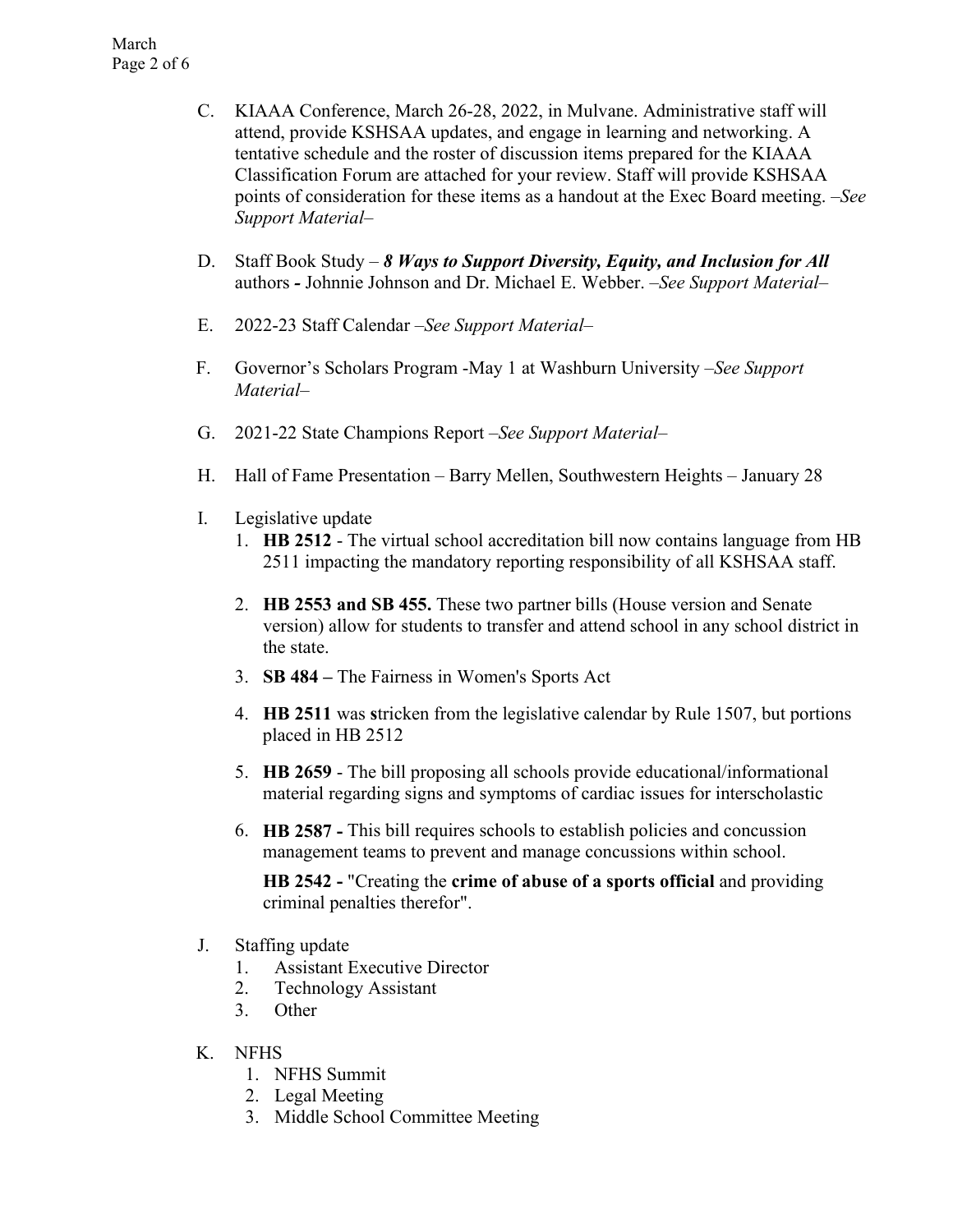- L. Review selected correspondence and related news. *– See Support Material –*
	- 1. Response to member school regarding end of game procedures
	- 2. NSGA Correspondence on official ball adoptions
	- 3. NFHS Correspondence identifying Gordie Wetmore as Section V Distinguished Active Official
	- 4. NFHS Correspondence reflecting National Accreditation through Cognia
	- 5. NFHS Correspondence identifying the following as National Coach of the Year Jesse Nelson, Girls Basketball Kit Harris, Girls Wrestling
	- 6. Tom Ferguson correspondence on private school success
	- 7. Blue Valley Northwest Rule 52 Spectator Ejections
- 7. **Administrative Staff Reports** Fran, Brent, Mark, Jeremy, Craig, Rod and Annie. *–See Support Material–* **(Information/Discussion)**
- 8. **Athletic Director Rules Meeting Requirement** At the January meeting, the Executive Board discussed mandatory meetings for Athletic/Activity Directors on singular topic of Rule 18 Transfer. The request was to provide an overview of meeting expectations. The outline is provided in support materials. Staff recommends mandatory attendance by a school administrator for the in-person meeting or to view the on-line version prior to the start of the 2022-23 school year. Following the initial year, the requirement will be reviewed. - *See Support Material–* **(Information/Discussion/Action)**
- 9. **Baseball Eligibility** Per requests from member schools, staff reviewed the opportunity for girls to participate as member of school baseball teams, regardless of the status of softball at their school. Following review by Executive Board officers and with input from legal counsel, staff provided a revised interpretation of the Rule 23 Mixed Team which now allows girls the opportunity to play on school baseball teams. - *See Support Material–* **(Information/Discussion)**
- 10. **Print Shop Equipment –** The KSHSAA printers have exceeded the life expectancy and are in need of replacement. Staff will provide an overview of the replacement plan and recommend the Executive Board authorize the purchase of two new machines from Ricoh for the total of \$185,506 utilizing capital outlay funds. *–See Support Material–* **(Information/Discussion/Action)**
- 11. **Interpretation Review for 8th MS/JH Team Practices –** Following the conclusion of a MS/JH season, current interpretation of *Rule 30 Seasons of Activities* does not allow for Middle School coaches to work with  $8<sup>th</sup>$  graders in that activity. Staff are seeking confirmation that is appropriate as those students have future interscholastic eligibility. Note, Rule 30-1-3 details *"Following the season of sport, seniors may receive instruction from their school coach, in the same sport." –* **(Information/Discussion/Action)**
- 12. **Interpretation Review on School Practices** Staff have been asked to verify the existing interpretation which does not allow MS/JH teams to practice with High School teams. The basis for this determination is that the KSHSAA considers those as different schools and team practices are for those students at the respective school. Staff requests dialogue and affirmation of the existing interpretation indicating MS/JH should not practice with high school teams. *– (***Information/Discussion/Action)**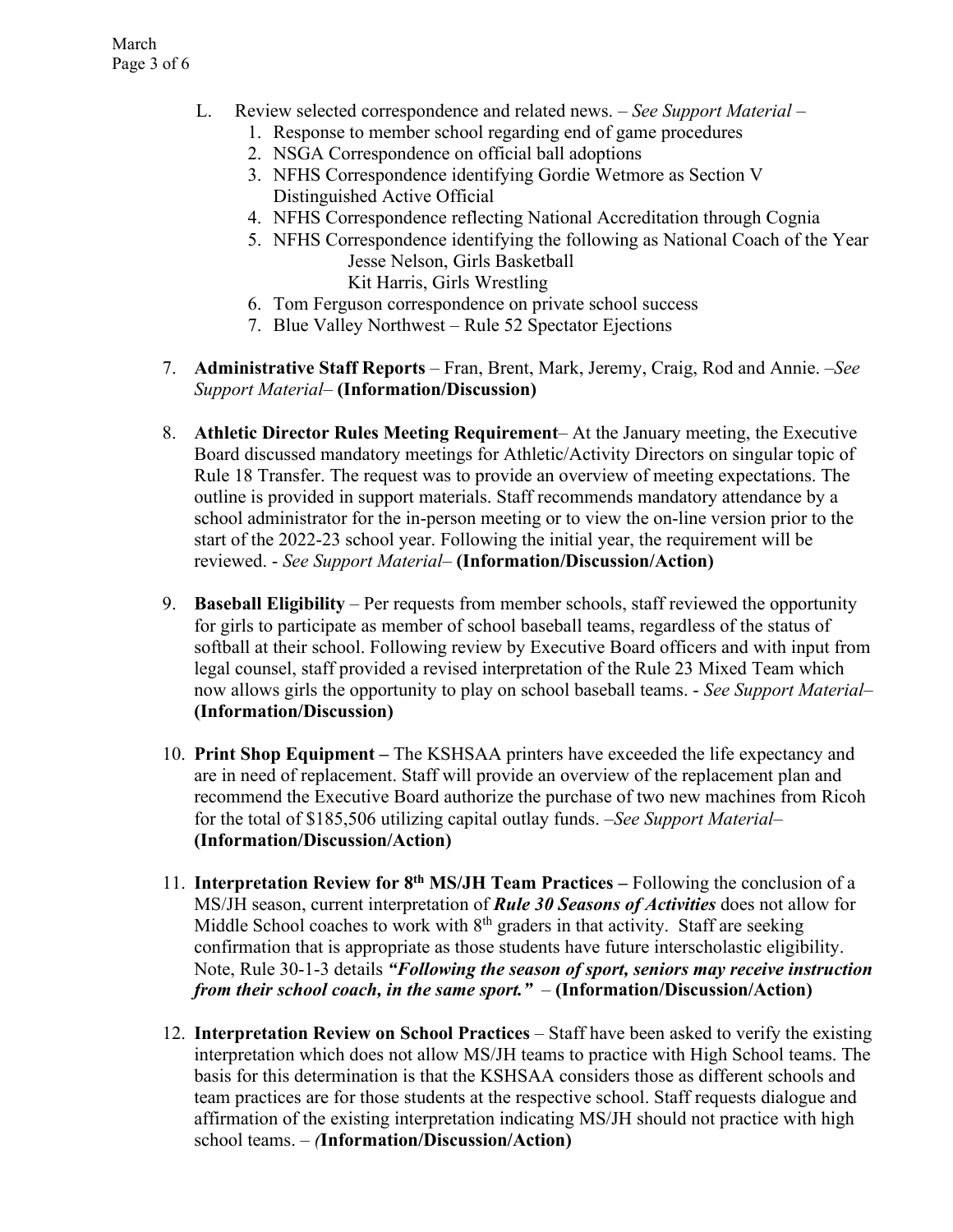- 13. **Mile Split Partnership** The KSHSAA has entered into an agreement with Mile Split to allow free cross country and track meet registrations to member schools. Live scoring will also be available for meet results. Staff will share further details. *–See Support Material–* **(Information/Discussion)**
- Tues. 3/22 4:00 p.m. 14. **Insurance Presentation** – Representatives of Willis Tower Watson Insurance, Jan Mason, Kent Miller, and Zach Barnes of Willis Towers Watson Insurance will make the annual presentation regarding the KSHSAA Liability/Catastrophe Insurance program. The catastrophic policy provides a secondary level of coverage for students with a \$5M lifetime benefit after the deductible is met. A decision to purchase coverage required of all member schools for 2022-23 shall be discussed and finalized.

Note: This year's premium was \$7.06 per participant and the current proposal will increase \$0.29 to \$7.35. The increase is based upon a catastrophic fee increase of \$.25, and an increase of \$.04 to the liability component. Options for a two-year renewal commitment, as well as an alternative policy with 10-year cap will be discussed. - **(Information/Discussion/Action)**

# *It is recommended that the proposal for one-year liability/catastrophic which maintains the lifetime benefit period be approved at \$7.35 per student participating in athletic activities.*

15. **Postseason Officiating Pay Rates –** At your last meeting we began the annual review of the pay rates for postseason officiating. This year, volleyball, softball, baseball, football and soccer officials pay rates are scheduled for review. *–See Support Material–* **(Action)**

*It is recommended that fees increase for football, volleyball, baseball and softball officials as outlined in support material. – See Support Material–* **(Information/Discussion)**

- 16. **Winter championship recap –** Staff will lead discussion regarding the success and challenges with each of the recently completed winter championship events. This is an opportunity for Executive Board members to provide suggestions for modification and future enhancements.
	- a. Jan 14-15 Debate
	- b. Feb 12 Scholars Bowl
	- c. Feb 17-19 Swimming and Diving
	- d. Feb 19 Piano
	- e. Feb 23-24 Girls Wrestling
	- f. Feb 25-26 Boys Wrestling
	- g. March 3-4 Bowling
	- h. March 9-12 Basketball
- 17. **2022-23 Membership Dues –** The current membership dues are \$500 High School and \$200 Jr. High/Middle School. Dues were increased in 2020 (prior to that, the most recent increase was in 1988). Per Bylaw Article IX, dues are approved by the Board of Directors. **(Action)**

*It is recommended that membership dues remain at \$500/HS and \$200/MS/JH for the 2022-23 school year.*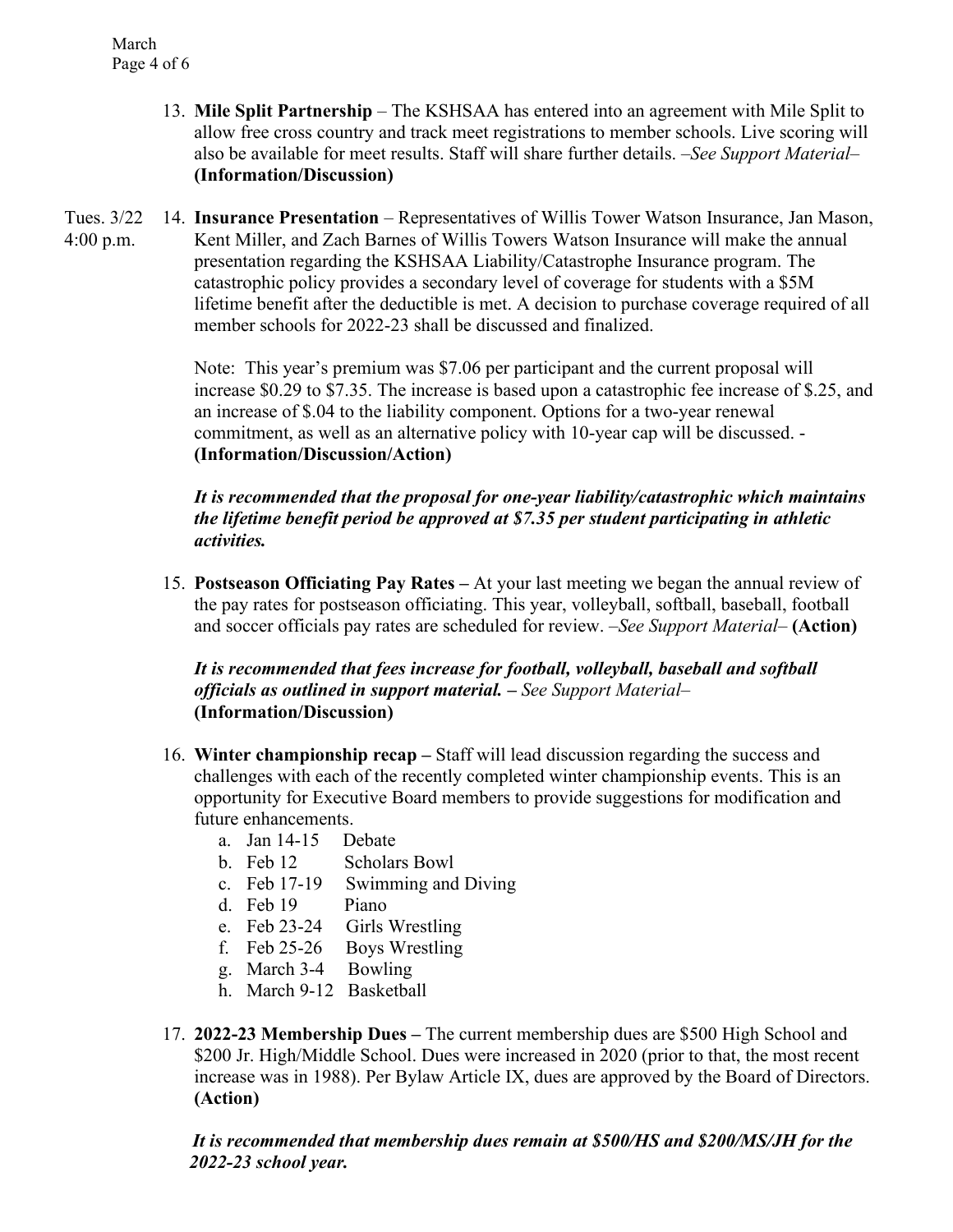18. **2022-23 Approved School Application and Fee, and process review –** Schools seeking Approved School status make annual application for such designation. As part of the application, schools currently pay a fee of \$200 and an optional (additional) \$50 for debate participation. Fees were last increased for 2017-18 school year. *– See Support Material –* **(Action)**

# *It is recommended that the Approved School fee remain at \$200 with optional (additional) fee of \$50 for those participating in debate.*

- 19. **Coaching School** Staff will provide an update on the Kansas Coaching School scheduled for August 1-2, 2022. **(Discussion)**
- 20. **Proposal to Modify Rule 46 Music** Based upon input from music educators, staff recommend the following modification to 46-1-2a be added to the April 29 Board of Director agenda

*Art. 2: Kansas music activities hosted by member schools or approved by the Executive Board may be rated and receive oral and/or written critiques, but shall not be ranked or receive cash or merchandise awards.* 

*a. Kansas marching band, jazz band, and show choir activities hosted by member schools or approved by the Executive Board may be ranked, rated and receive oral and/or written critiques as long as the event falls within the guidelines of the KSHSAA mileage limitations. (See Bylaws, Article XIV - Approval of Events.)* 

*Out-of-state music activities approved by the Executive Board and the out-of-state high school association may be ranked, rated and receive oral and/or written critiques as long as the activity falls within the guidelines of the KSHSAA mileage limitations. (See Bylaw, Article XIV - Approval of Events.)*

This action will allow jazz bands the same opportunity as marching bands and show choirs to be ranked. - **(Information/Discussion/Action)**

**Proposal to Modify Rule 34 Cross Country and Rule 35 Football –** At the January meeting, the Executive Board discussed individual and team practice requirements for fall sports. Based upon this discussion and congruent to the input received from the Sports Medicine Advisory Committee, the staff recommend that Rules 34 and Rule 35 are modified per detail provided in support material (attached to this email). This proposal eliminates the number of team practices in cross country and football and mandates individuals must practice for 12 days prior to their first competition. This proposal is the appropriate next step for the select fall sports of cross country and football relative to heat acclimatization for student participants. Subsequent changes may necessitate calendar and/or schedule amendments for other fall activities and will be considered at a later date. Staff recommends the Executive Board place this item on the April Board of Directors agenda. *– See Support Material –* **(Information/Discussion/Action)**

21. **Board of Directors Meeting Agenda** – Staff will preview and the Executive Board will finalize the agenda for the April 29 Board of Directors meeting. This includes all agenda items received prior to deadline and Executive Board positions up for election. *– See Support Material –* **(Information/Discussion)**